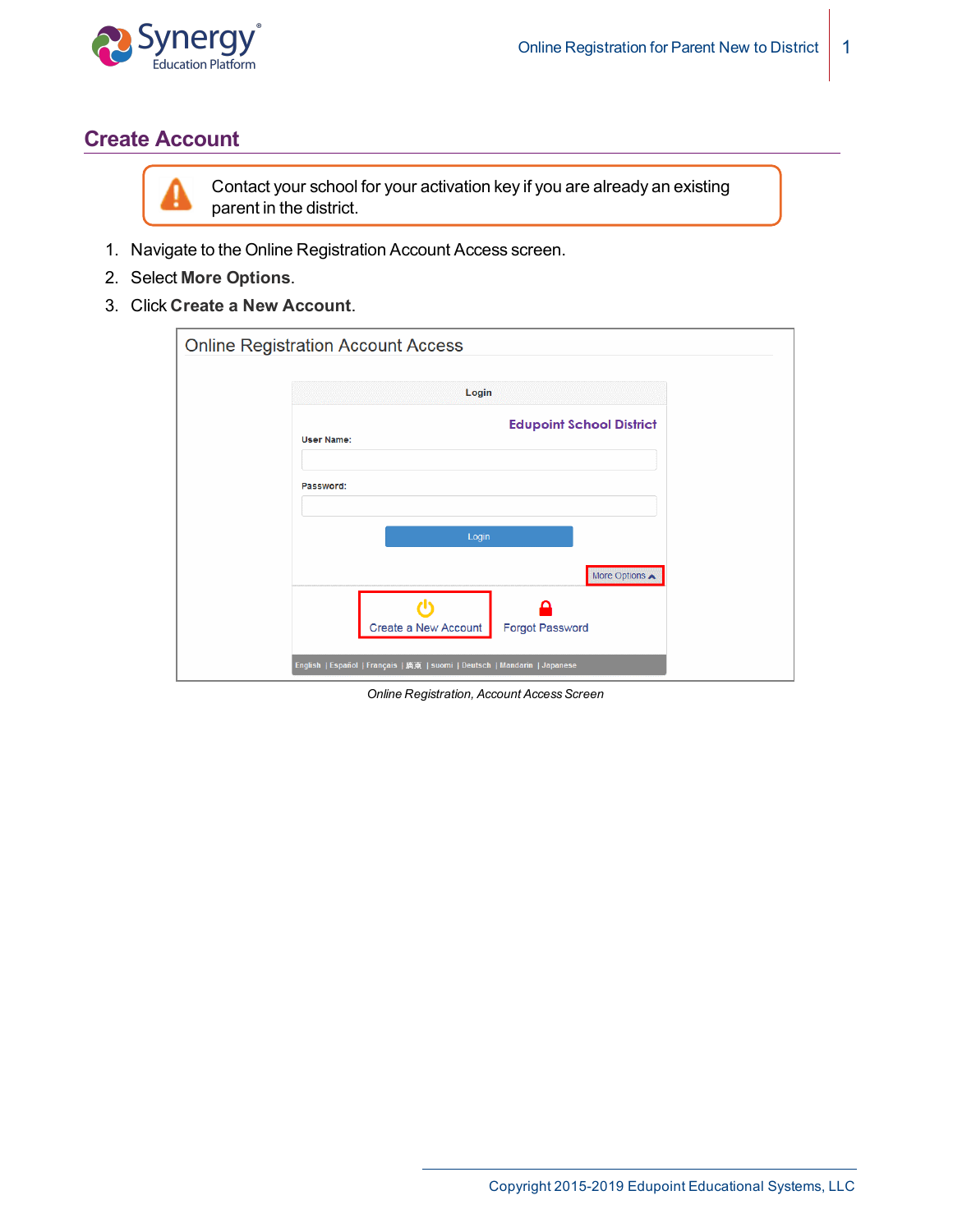



4. Complete the steps and enter your information.

| <b>Parent Account Creation</b> |                                                                                      |
|--------------------------------|--------------------------------------------------------------------------------------|
|                                |                                                                                      |
|                                | Step 2 of 3: Create Your Account                                                     |
|                                | Please enter your first name, last name, and your email address<br><b>First Name</b> |
|                                | <b>Last Name</b>                                                                     |
|                                | <b>Email Address</b>                                                                 |
|                                | <b>Confirm Email Address</b>                                                         |
|                                | $7\mathrm{DN}$ g Type the characters you see in this picture                         |
|                                | Continue to Step 3                                                                   |
|                                |                                                                                      |

*Online Registration, Parent Account Creation Screen*

5. Click **Submit**. Online Registration sends a confirmation message to your email account, which contains a link that allows you to complete the account creation process.

| From: admin@district.com [mailto:admin@district.com]<br>Sent: Monday, March 31, 2014 11:01 AM<br><b>To: Steve Adams</b><br>Subject: ParentVUE Registration | <b>A Next</b><br><b>diast</b> |
|------------------------------------------------------------------------------------------------------------------------------------------------------------|-------------------------------|
| Hi Steve.<br>Welcome to the ParentVUE online registration portal. Click here to complete the account creation<br>process and begin online registration.    |                               |
| This is an automated email. Please do not reply to this message.                                                                                           |                               |

*Online Registration, Confirmation Message*

- 6. Click the link in the email. The Complete Account Creation window displays.
	- a. Change your **User ID**, if necessary. The default is your email address.
	- b. Enter a **Password**.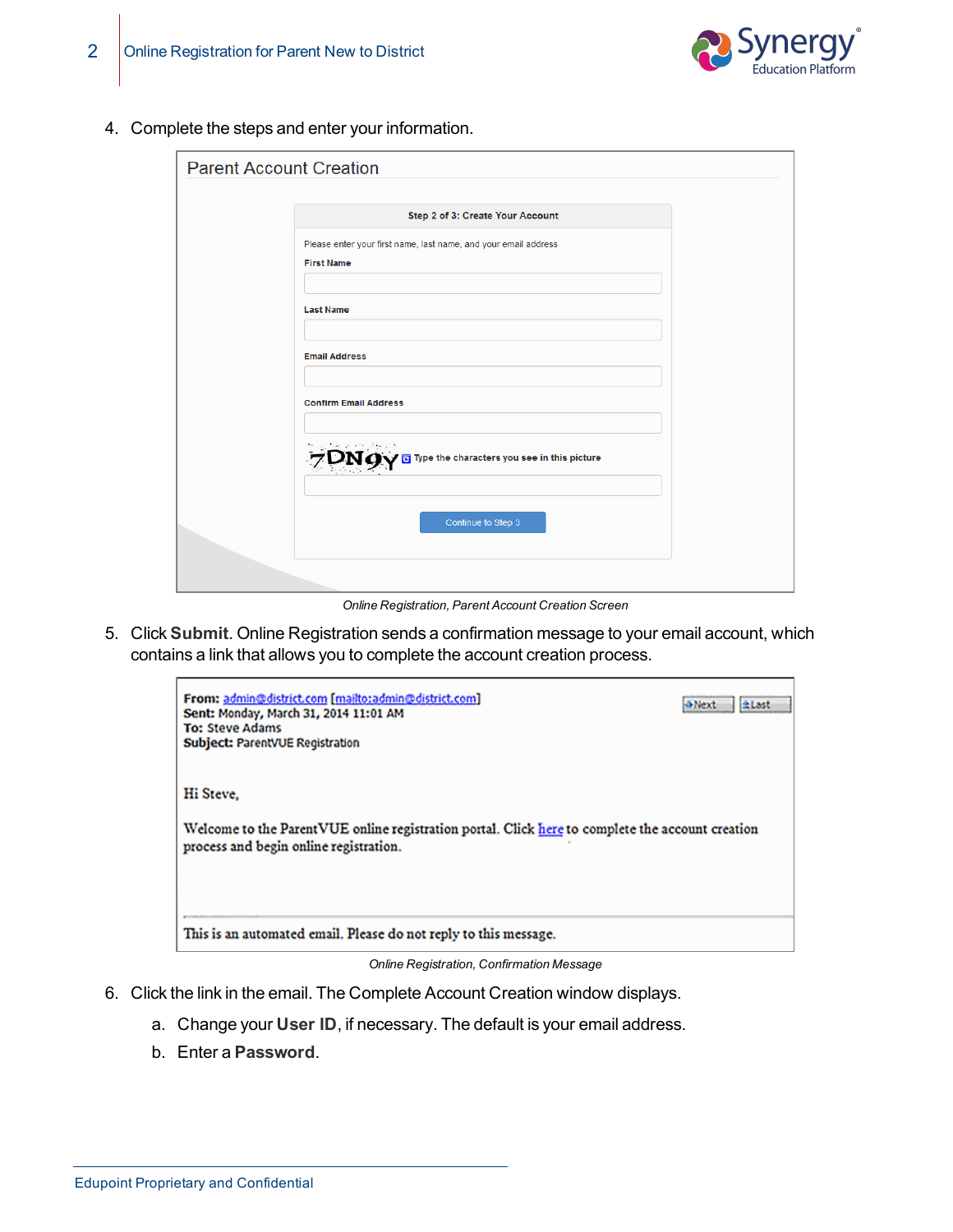

c. Re-enter the password in **Confirm Password**.

| <b>Complete Account Creation</b> |                                                                                                                                            |  |
|----------------------------------|--------------------------------------------------------------------------------------------------------------------------------------------|--|
|                                  | <b>Create Password</b>                                                                                                                     |  |
|                                  | Please choose a login and enter your password to complete account creation and begin<br>the online enrollment process.                     |  |
|                                  | Steve Adams (sadams@gmail.com)                                                                                                             |  |
|                                  | User ID:                                                                                                                                   |  |
|                                  | Password:                                                                                                                                  |  |
|                                  | <b>Confirm Password:</b>                                                                                                                   |  |
|                                  | If you forget your user ID or password, the login information can be email to you from the<br>'Forgot my password' link on the login page. |  |
|                                  | <b>Save and Continue</b>                                                                                                                   |  |
|                                  |                                                                                                                                            |  |

*Online Registration, Complete Account Creation Screen*

7. Click **Save and Continue**.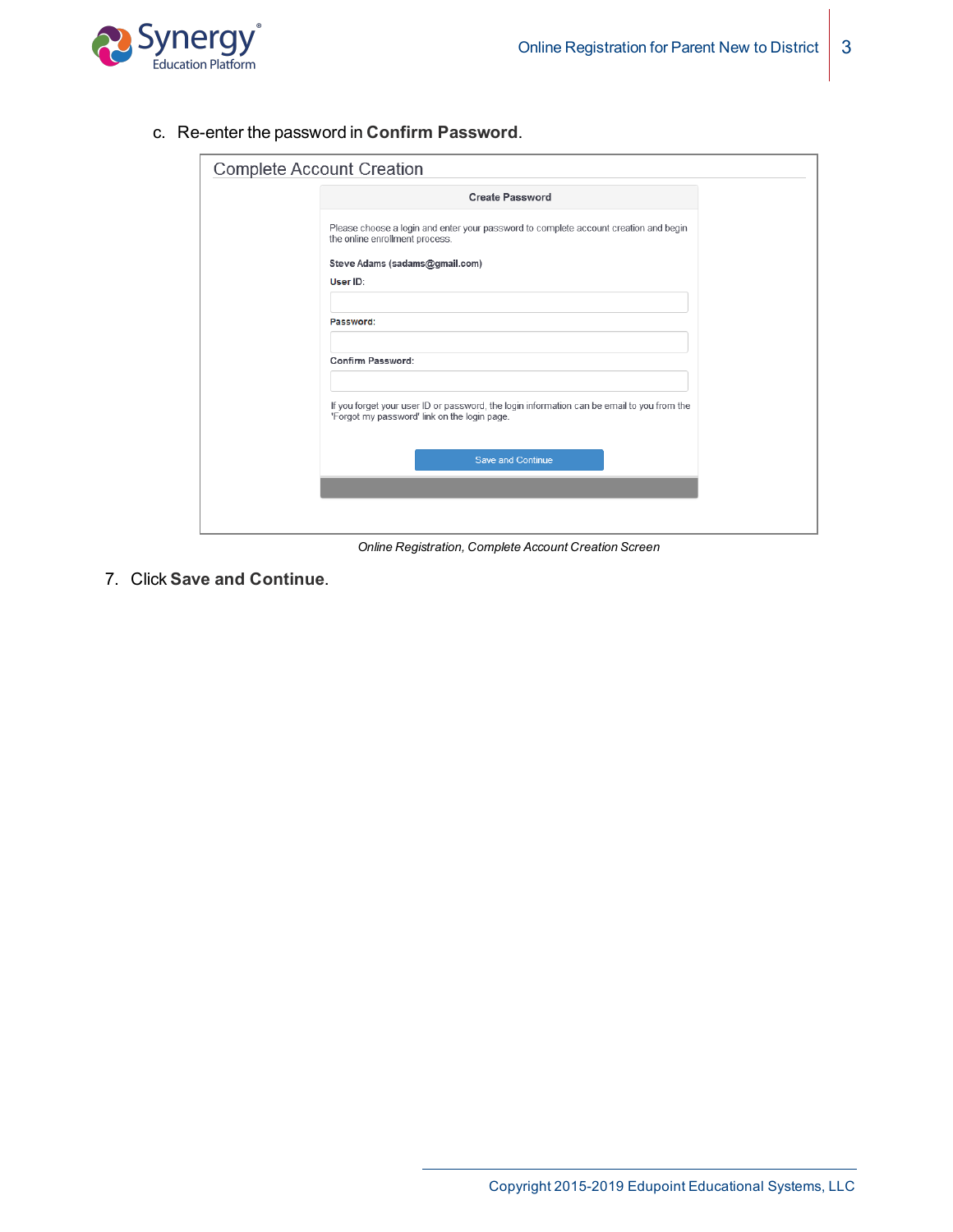

# **Registering Students**

You have the option to register for the current school year or the next school year depending on the time of the year.

1. Click **Begin New Registration** on the OLR Home screen.

| This screen displays for a parent that has no students already enrolled.                                    |
|-------------------------------------------------------------------------------------------------------------|
| Home Status My Account Logout<br><b>Edupoint School District</b><br>Good afternoon, Steve Abalos, 3/15/2019 |
| You will be entering information for the school year of 2019-2020                                           |
| Begin New Registration >>                                                                                   |

*Online Registration, Home Screen*

2. Click **Continue**.

|                            |   |                                                                                                                                                                                                                     | <b>Edupoint School District</b>           |
|----------------------------|---|---------------------------------------------------------------------------------------------------------------------------------------------------------------------------------------------------------------------|-------------------------------------------|
|                            |   |                                                                                                                                                                                                                     | Good afternoon. Harold Acevedo, 6/25/2018 |
| <b>Online Registration</b> |   | <b>INTRODUCTION</b>                                                                                                                                                                                                 | 2018-2019                                 |
| <b>∕</b> Introduction      |   |                                                                                                                                                                                                                     |                                           |
|                            |   | <b>a</b> Information                                                                                                                                                                                                |                                           |
| 월 Family                   |   |                                                                                                                                                                                                                     |                                           |
| <b>A</b> Parent/Guardian   | o | Thank you for using the Edupoint School District online registration portal. You will need to complete<br>all of the required information throughout the information entry process in order for the enrollment to   |                                           |
| Emergency                  |   | be processed. The registration process is a self-guided and will inform you of any missing or incorrect<br>information.                                                                                             |                                           |
| <b>Students</b>            |   |                                                                                                                                                                                                                     |                                           |
| <b>E</b> Documents         |   | <b>O</b> Throughout the online enrollment process, you will be presented with a variety of information to<br>enter. Many Steps will have required fields marked by an asterisk (*). You must enter information into |                                           |
| ○ Review/Submit            | o | these fields before you will be allowed to continue.                                                                                                                                                                |                                           |
|                            |   |                                                                                                                                                                                                                     |                                           |

*Online Registration, Introduction Screen*

3. Enter your **Electronic Signature** to indicate that you are the account holder.



*Online Registration, Introduction Screen*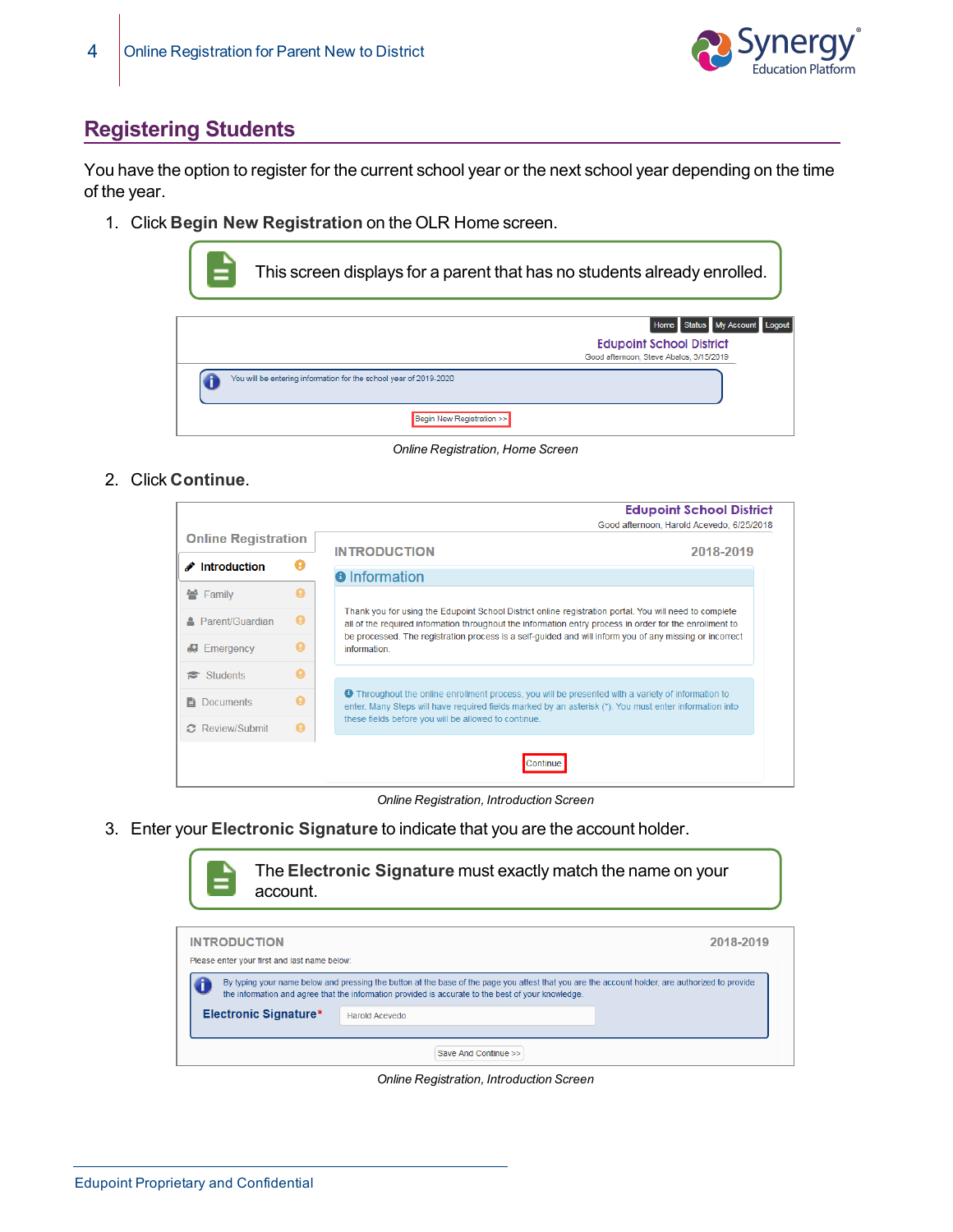

- 4. Follow the prompts to complete the enrollment.
	- A red asterisk  $(*)$  indicates required information.

| <b>First Name*</b> | Harold  |
|--------------------|---------|
| <b>Middle Name</b> |         |
| Last Name*         | Acevedo |

*Online Registration, Student Screen*

• A progress bar displays as you advance through a section.



• Completed sections have a green check mark in the Navigation Menu. Incomplete sections have a yellow exclamation mark.

| <b>Online Registration</b>         |   |
|------------------------------------|---|
| $\blacktriangleright$ Introduction |   |
| 警 Family                           |   |
| <b>A</b> Parent/Guardian           | ۷ |
| <b>B</b> Emergency                 |   |
| <b>意</b> Students                  |   |
| <b>E</b> Documents                 |   |
| ○ Review/Submit                    | Ţ |
|                                    |   |

*Online Registration, Navigation Menu*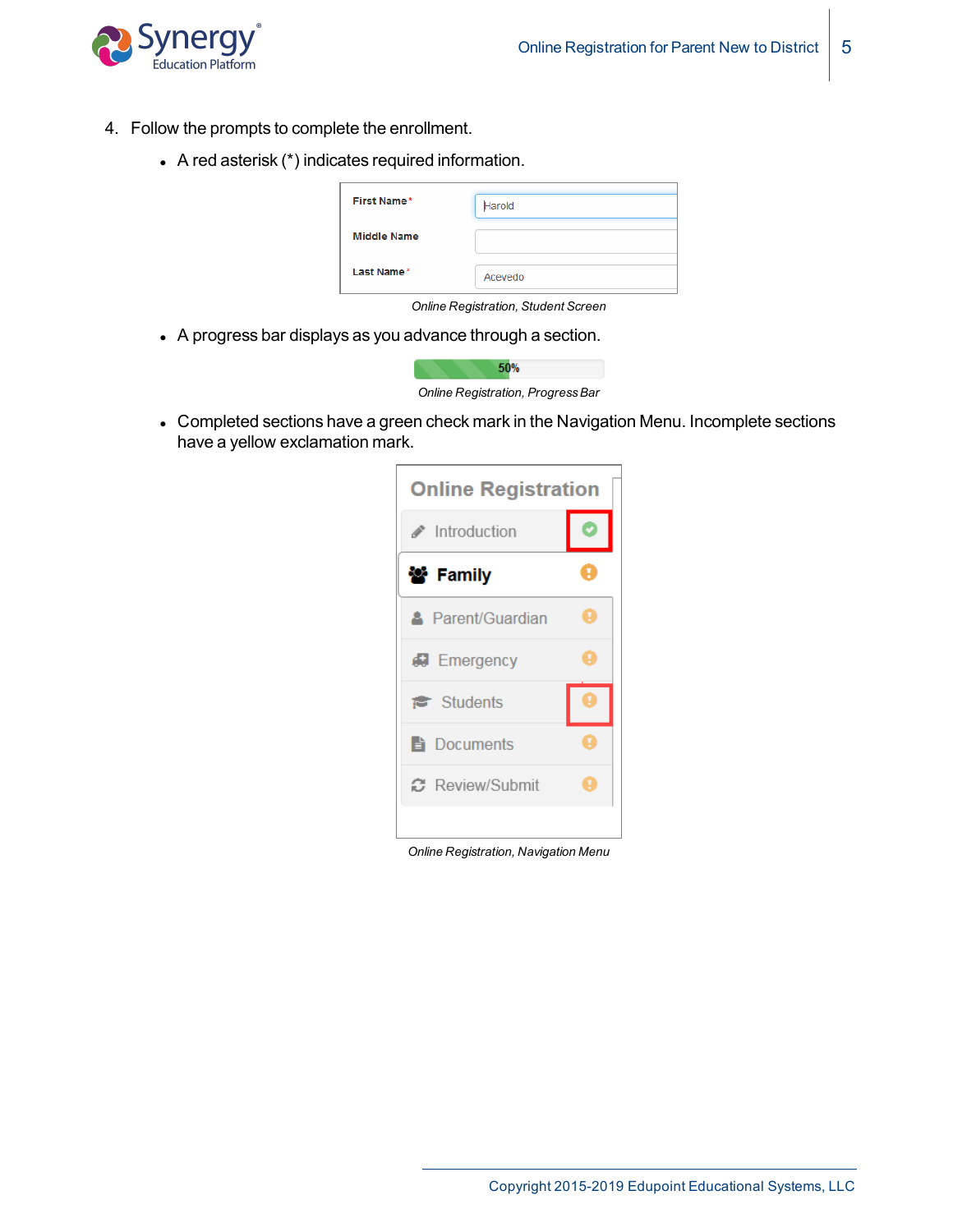

• Online Registration saves the entered information if you stop the enrollment process and log out. You can click **Resume Registration** or **Start Over**.

|                            |   | <b>Edupoint School District</b>                                                             |  |
|----------------------------|---|---------------------------------------------------------------------------------------------|--|
|                            |   | Good afternoon, Harold Acevedo, 6/25/2018                                                   |  |
| <b>Online Registration</b> |   |                                                                                             |  |
| $\triangle$ Introduction   |   | <b>INTRODUCTION</b><br>2018-2019                                                            |  |
| 警 Family                   | a | 2018-2019 Registration                                                                      |  |
| Parent/Guardian<br>a.      | ø | Thank you for returning to the online registration process. To continue where you left off. |  |
| <b>#</b> Emergency         |   | select Resume Registration.                                                                 |  |
| Students<br>r.             | A | <b>X</b> Start Over<br>Resume Registration                                                  |  |
| <b>Documents</b><br>Ħ      | A |                                                                                             |  |
| ○ Review/Submit            | ø | Save And Continue >>                                                                        |  |
|                            |   |                                                                                             |  |

*Online Registration, Introduction Screen*

- The following options display on the Parent/Guardian, Student, and Emergency contacts screens:
	- <sup>l</sup> Click **In Progress** to complete incomplete information.
	- **.** Click **Edit** to edit the information.
	- **.** Click Delete to delete the person from the registration.
	- <sup>l</sup> Click **Add New Parent/Guardian**, **Add New Student**, or **Add New Contact** to add another person's information, depending on which screen you are on. **Add New Student** does not display if your district allows only reenrollments.
	- Drag and drop the emergency contacts in the order you want them to be contacted.

|                             | My Account Logout<br>Home Status<br><b>Edupoint School District</b>                                              |
|-----------------------------|------------------------------------------------------------------------------------------------------------------|
| <b>Online Registration</b>  | Good morning, Alice Abbott, 7/11/2018<br>88%                                                                     |
|                             | <b>RELATIONSHIPS</b><br>2018-2019                                                                                |
| Introduction                | <b>Emergency Contact Order: Tanner Abbott</b>                                                                    |
| O<br>警 Family               | <b>O</b> Instructions                                                                                            |
| O<br>Parent/Guardian        |                                                                                                                  |
| O<br>Emergency<br>d.        | Drag and drop the contacts below in the order in which they should be contacted in the event of an<br>emergency: |
| O<br><b>n</b> Students      | Alice Abbott (Biological Mother)                                                                                 |
| Q<br><b>B</b> Documents     | Paul Abbott (Step-Father)<br>2 <sup>1</sup>                                                                      |
| a<br><b>B</b> Review/Submit | Bethann Lowell (Relative) Home Phone: 555-123-8204<br> 3                                                         |
|                             | Sandee Martin (Relative) Home Phone: 555-123-4682<br>4                                                           |
|                             | Renee Phillips (Relative) Home Phone: 555-123-9648<br>5 <sup>1</sup>                                             |
|                             | 6 <sup>1</sup><br><b>Bob Butler (Biological Father)</b>                                                          |
|                             | $<<$ Previous<br>Save And Continue >>                                                                            |

**Online Registration, Students Relationships Screen**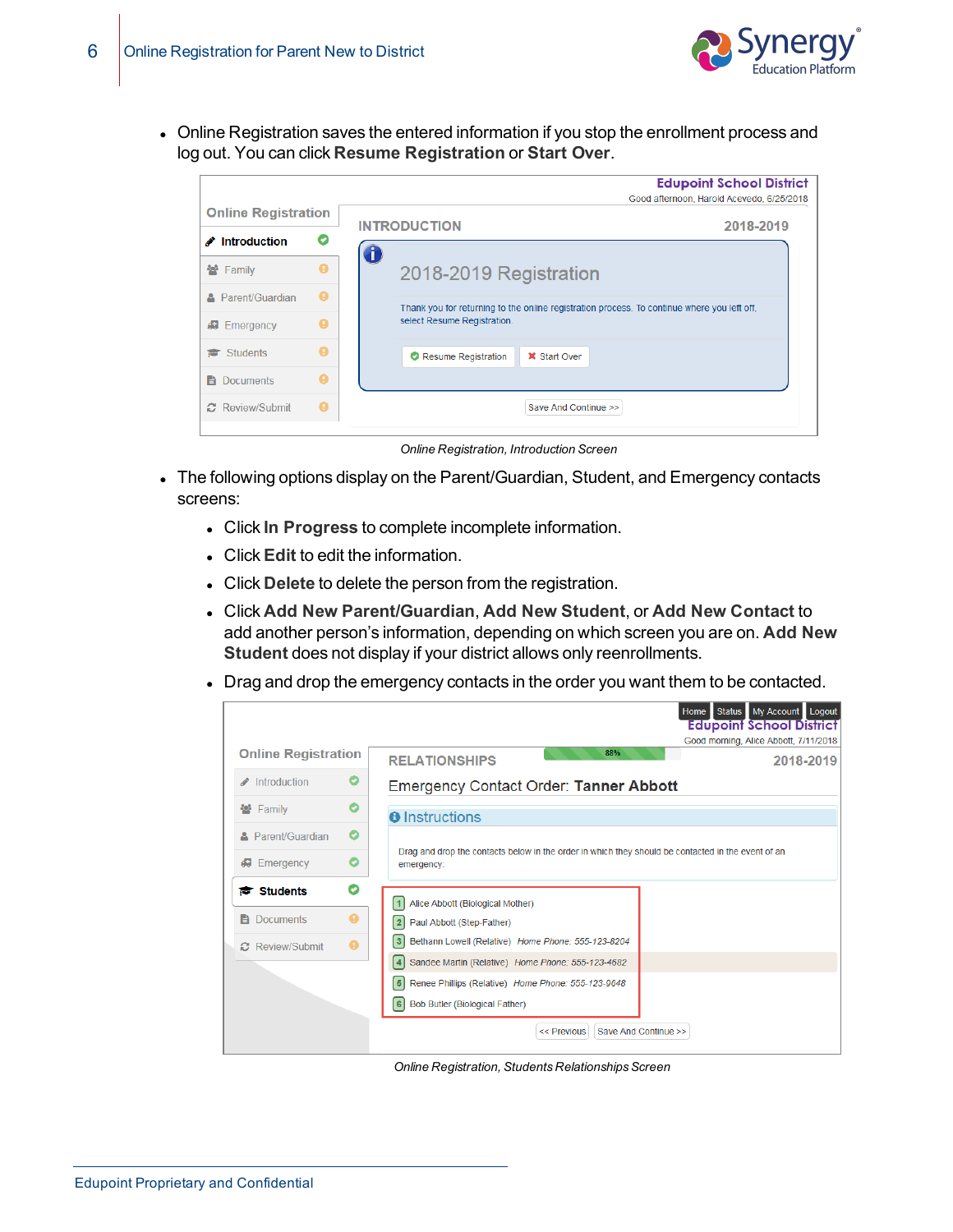

• Add new rows, delete existing rows, and edit the data in the fields on the Parent Guardian Military Status screen when there are no restrictions on the grid.

| <b>Online Registration</b><br><b>PARENT/GUARDIAN</b><br>2018-2019<br>$\bullet$<br>/ Introduction<br>Military Status: David Ceja<br>$\bullet$<br>쌀 Family<br><b>O</b> Instructions<br><b>A</b> Parent/Guardian <sup>@</sup><br>Provide the following Military information for the parent/guardian you want to enter:<br>$\bullet$<br><b>#</b> Emergency<br>$\bullet$<br>Students<br><b>Military Status</b><br>$\mathbf x$<br><b>Military Service</b><br>Line<br><b>Start Date</b><br><b>End Date</b><br>$\bullet$<br>Documents<br>$\blacksquare$<br>iii<br>$\qquad \qquad \Box$<br>03/05/2002<br>Active<br>04/17/2010<br>$\bullet$<br>$\overline{\mathbf{v}}$<br>1<br>C Review/Submit<br>篇<br>$\qquad \qquad \blacksquare$<br>04/18/2010<br>MM/DD/YYYY<br>$\Box$<br>$\overline{2}$<br>Reserve<br>$\boldsymbol{\mathrm{v}}$ |  |  | 85% | Good evening, David Ceja, 9/27/2018 |  |
|---------------------------------------------------------------------------------------------------------------------------------------------------------------------------------------------------------------------------------------------------------------------------------------------------------------------------------------------------------------------------------------------------------------------------------------------------------------------------------------------------------------------------------------------------------------------------------------------------------------------------------------------------------------------------------------------------------------------------------------------------------------------------------------------------------------------------|--|--|-----|-------------------------------------|--|
|                                                                                                                                                                                                                                                                                                                                                                                                                                                                                                                                                                                                                                                                                                                                                                                                                           |  |  |     |                                     |  |
|                                                                                                                                                                                                                                                                                                                                                                                                                                                                                                                                                                                                                                                                                                                                                                                                                           |  |  |     |                                     |  |
|                                                                                                                                                                                                                                                                                                                                                                                                                                                                                                                                                                                                                                                                                                                                                                                                                           |  |  |     |                                     |  |
|                                                                                                                                                                                                                                                                                                                                                                                                                                                                                                                                                                                                                                                                                                                                                                                                                           |  |  |     |                                     |  |
|                                                                                                                                                                                                                                                                                                                                                                                                                                                                                                                                                                                                                                                                                                                                                                                                                           |  |  |     |                                     |  |
|                                                                                                                                                                                                                                                                                                                                                                                                                                                                                                                                                                                                                                                                                                                                                                                                                           |  |  |     |                                     |  |
|                                                                                                                                                                                                                                                                                                                                                                                                                                                                                                                                                                                                                                                                                                                                                                                                                           |  |  |     |                                     |  |
|                                                                                                                                                                                                                                                                                                                                                                                                                                                                                                                                                                                                                                                                                                                                                                                                                           |  |  |     |                                     |  |
|                                                                                                                                                                                                                                                                                                                                                                                                                                                                                                                                                                                                                                                                                                                                                                                                                           |  |  |     |                                     |  |
|                                                                                                                                                                                                                                                                                                                                                                                                                                                                                                                                                                                                                                                                                                                                                                                                                           |  |  |     |                                     |  |

*Online Registration, Parent Guardian Screen*

<sup>l</sup> Click **Save and Continue** to move to the next screen if **Complete** displays for all individuals.

|                                   |                              |                   |                                                                                               |        | <b>Edupoint School District</b>           |
|-----------------------------------|------------------------------|-------------------|-----------------------------------------------------------------------------------------------|--------|-------------------------------------------|
|                                   |                              |                   |                                                                                               |        | Good afternoon, Harold Acevedo, 6/25/2018 |
| O                                 |                              |                   |                                                                                               |        | 2018-2019                                 |
| O                                 |                              | <b>First Name</b> | <b>Last Name</b>                                                                              | Gender | <b>Status</b>                             |
| <b>A</b> Parent/Guardian <b>+</b> | ◢<br><b>X</b> Delete<br>Edit | Jean              | Acevedo                                                                                       | Female | In Progress                               |
| ø                                 | ◢<br>Edit                    | Harold            | Acevedo                                                                                       | Male   | Complete                                  |
| ◕                                 |                              |                   |                                                                                               |        |                                           |
| ◕                                 |                              |                   |                                                                                               |        |                                           |
| $\bullet$                         |                              | << Previous       |                                                                                               |        |                                           |
|                                   | <b>Online Registration</b>   |                   | <b>PARENT/GUARDIAN</b><br>Add or update Parent/Guardian details.<br>+ Add New Parent/Guardian |        | Save And Continue >>                      |

*Online Registration, Parent/Guardian Screen*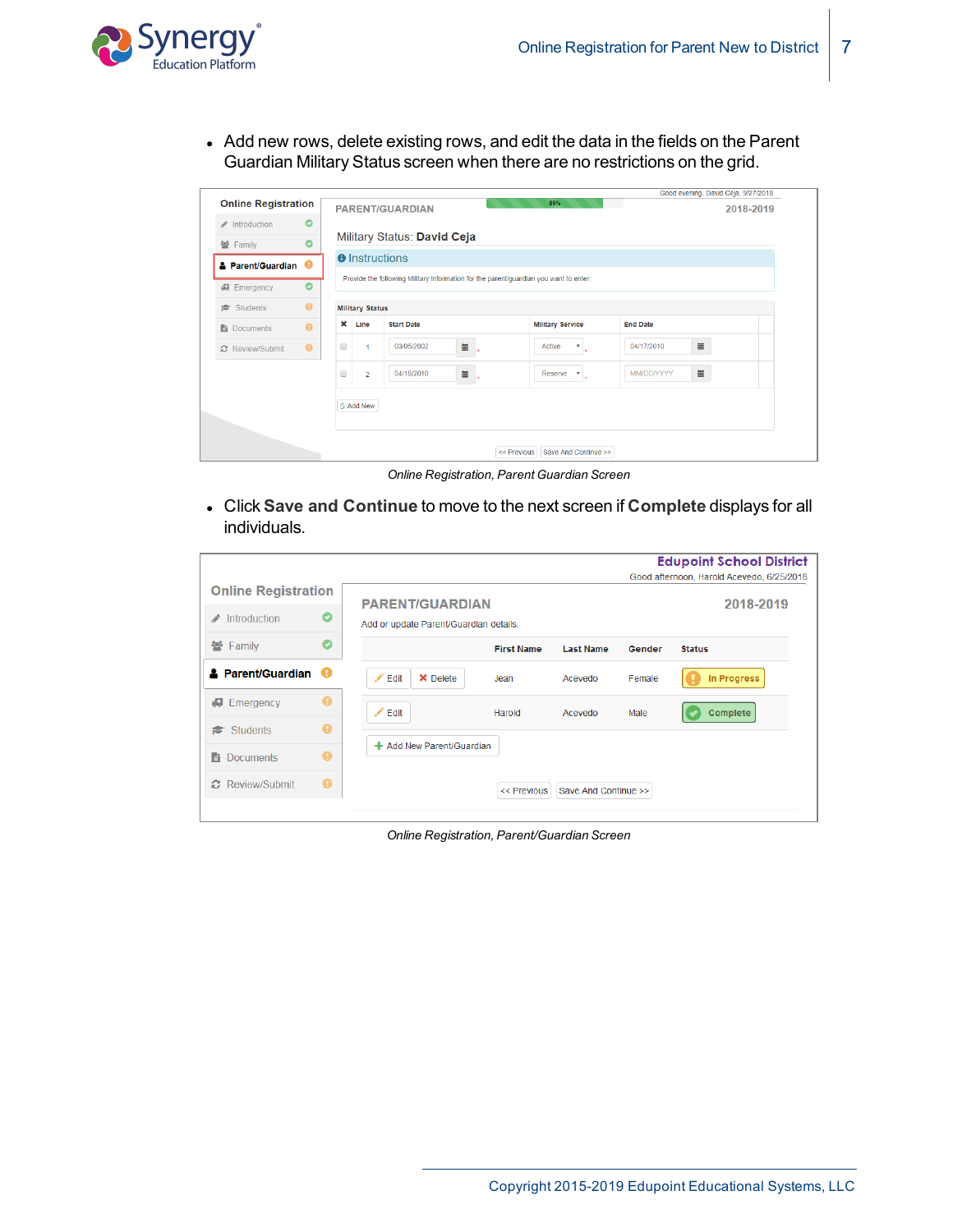

| <b>PARENT/GUARDIAN</b><br>Demographics: New Parent    | 20%                                                                          | 2018-2019 |
|-------------------------------------------------------|------------------------------------------------------------------------------|-----------|
| <b>O</b> Instructions                                 |                                                                              |           |
|                                                       | Provide the following information for the parent/guardian you want to enter: |           |
| First Name*                                           | lan                                                                          |           |
| <b>Middle Name</b>                                    |                                                                              |           |
| Last Name*                                            | Acevedo                                                                      |           |
| Gender                                                | ۰                                                                            |           |
| <b>Education Level</b>                                |                                                                              |           |
| <b>Preferred language</b><br>for written<br>materials | English<br>۰                                                                 |           |
|                                                       | $\blacksquare$ No further information is known for this Parent/Guardian.     |           |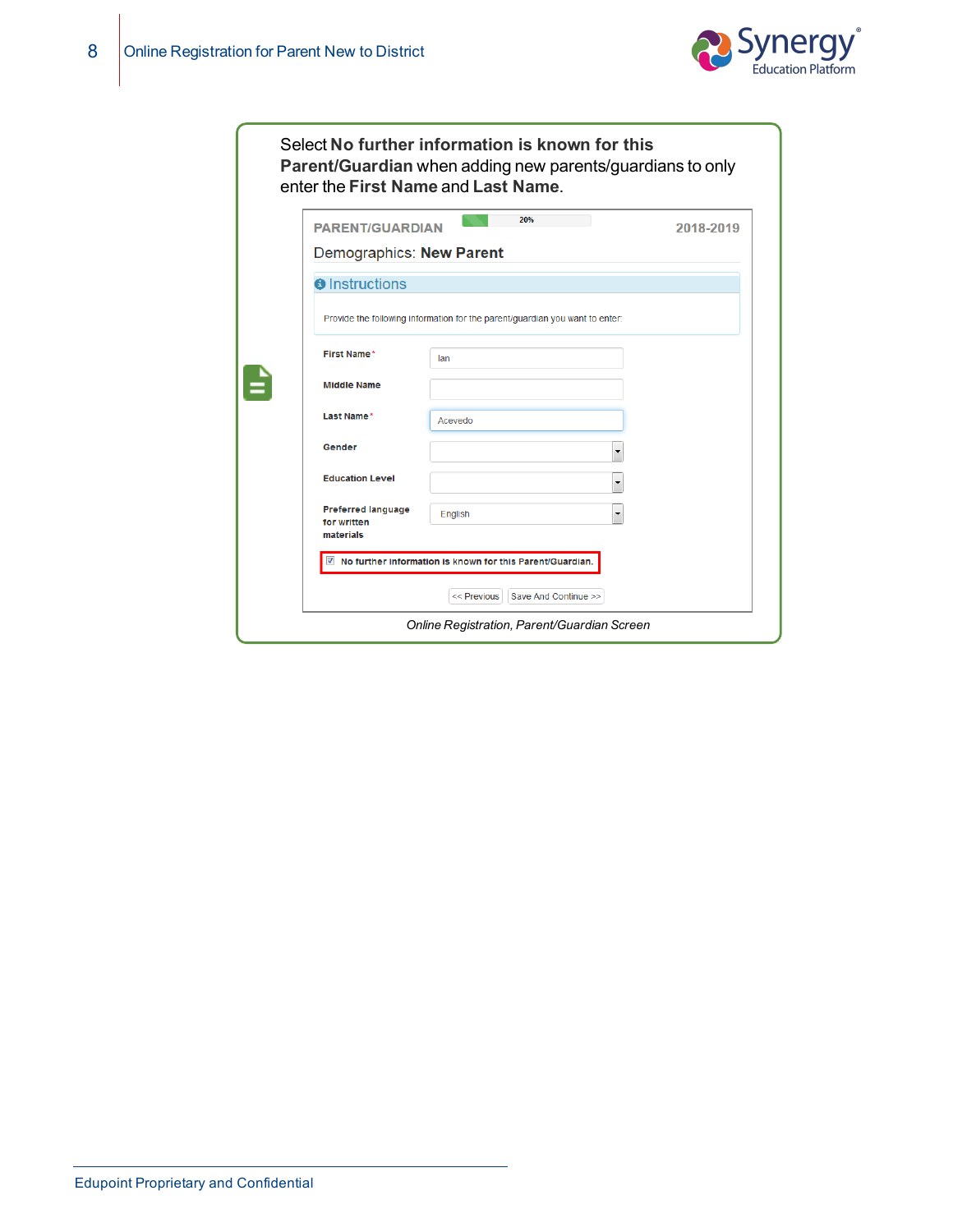

- When entering students, the options displayed are different based on:
	- Your district setup. Your district can allow both new enrollments and reenrollments, deny new enrollments, or only allow new enrollments.
	- Include or exclude the student from Online Registration.
		- **.** Click Include to move a student from the Students to exclude section to the Students to enroll section.
		- **.** Click **Exclude** to move a student from the Students to enroll section to the Students to exclude section.
		- **.** Click **View** to view an excluded student.

| <b>STUDENTS</b><br>2018-2019<br>Please add or update student details for each student you want to enroll: |                      |                     |               |       |                                                                                |  |  |  |  |  |
|-----------------------------------------------------------------------------------------------------------|----------------------|---------------------|---------------|-------|--------------------------------------------------------------------------------|--|--|--|--|--|
| Students to enroll in 2018-2019                                                                           |                      |                     |               |       |                                                                                |  |  |  |  |  |
|                                                                                                           | <b>First</b><br>Name | Last<br><b>Name</b> | <b>Gender</b> | Grade | <b>Status</b>                                                                  |  |  |  |  |  |
| $\angle$ Edit<br>$\blacktriangleright$ Exclude<br><b>X</b> Delete                                         | Andrew               | Acevedo             | Male          | 12    | <b>In Progress</b>                                                             |  |  |  |  |  |
| + Add New Student                                                                                         |                      |                     |               |       |                                                                                |  |  |  |  |  |
| View-only access to students that will not be enrolled in this application:                               |                      |                     |               |       |                                                                                |  |  |  |  |  |
| Students to exclude from 2018-2019                                                                        |                      |                     |               |       |                                                                                |  |  |  |  |  |
| <b>First</b><br>Last<br>Name                                                                              | <b>Name</b>          | Gender Grade Reason |               |       |                                                                                |  |  |  |  |  |
| <b>View</b><br><b>Jill</b><br>$\triangle$ Include                                                         | Acevedo<br>Female    | 04                  |               |       | You have excluded this student from the<br>application on 6/25/2018 4:06:26 PM |  |  |  |  |  |

**Online Registration, Students Screen**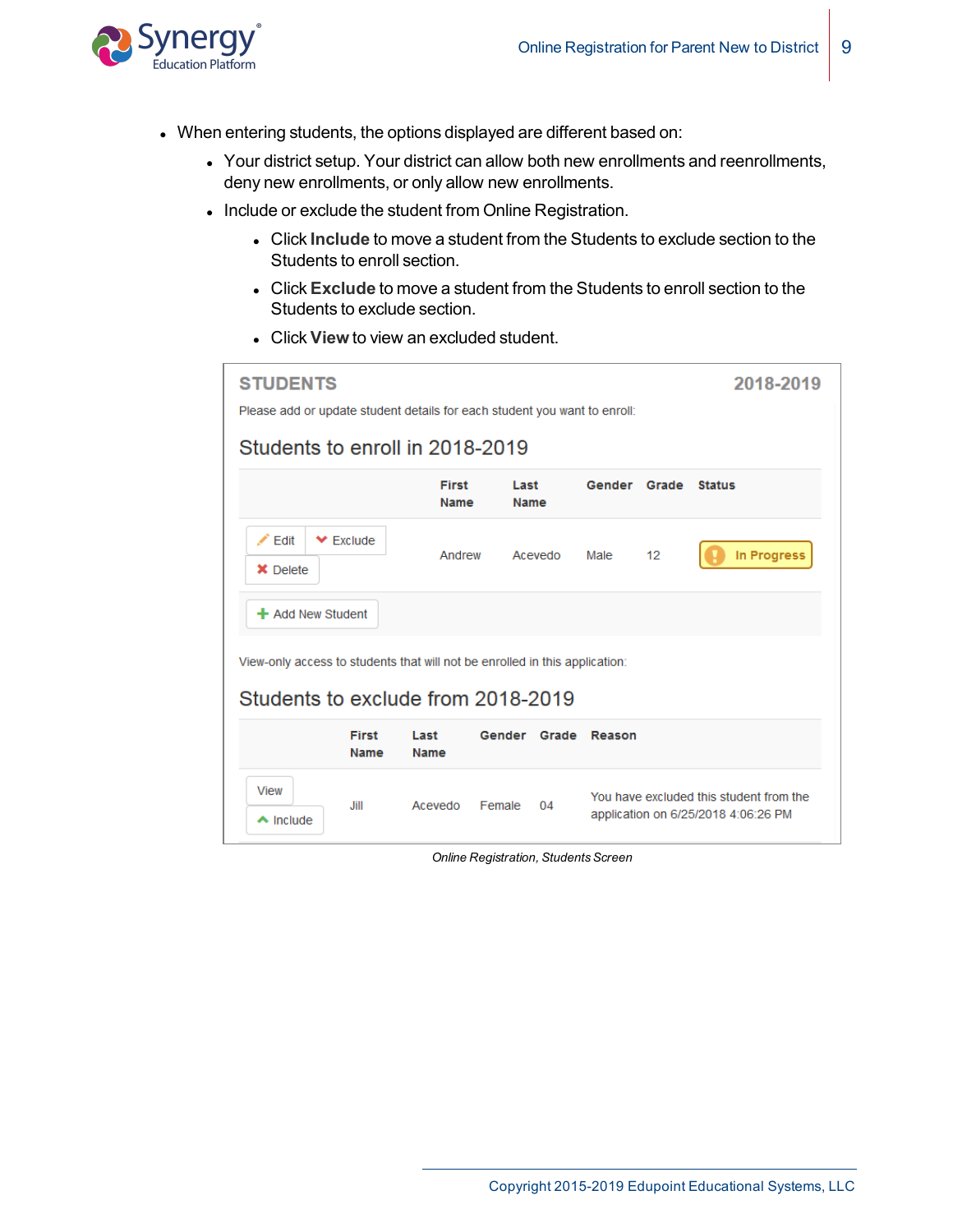

- <sup>l</sup> You must set a **Primary Address** associated with a parent/guardian for each student.
- You can modify the address on the Home Address screen if your school allows reenrollment and allows you to change your address.
	- 50% **FAMILY** 2018-2019 **Home Address O** Instructions Please enter your home address below: Check here if your address has changed. Address as entered from above: 4263 E Princess St **Mesa, AZ 85606** << Previous Save And Continue >>
	- a. Select **Check here if your address has changed**.

*Online Registration, FamilyScreen*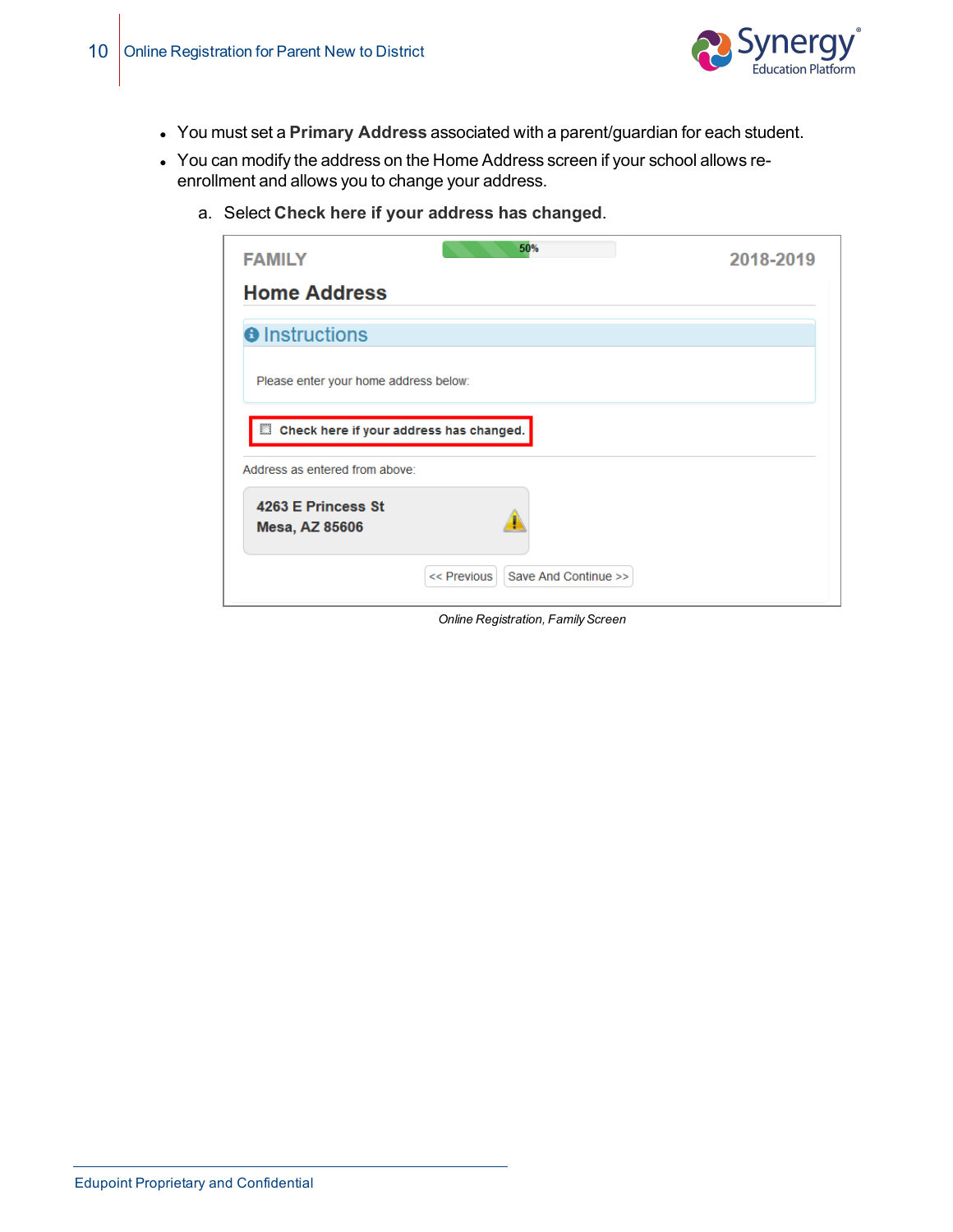

b. Update the Family screen with a new Mail Address.

| <b>Online Registration</b> |           | 100%<br><b>FAMILY</b>                                                                                                                                                                                                                                                                                                      | 2019-2020                                                           |
|----------------------------|-----------|----------------------------------------------------------------------------------------------------------------------------------------------------------------------------------------------------------------------------------------------------------------------------------------------------------------------------|---------------------------------------------------------------------|
| / Introduction             | $\bullet$ |                                                                                                                                                                                                                                                                                                                            |                                                                     |
| 참 Family                   | $\bullet$ | <b>Mail Address</b>                                                                                                                                                                                                                                                                                                        |                                                                     |
| & Parent/Guardian          | $\bullet$ | <b>O</b> Instructions                                                                                                                                                                                                                                                                                                      |                                                                     |
| 47 Emergency               | $\bullet$ | Please enter your mail address in the address editor below. Once complete, the mail address should be formatted as it would on normal US<br>Postal mail.                                                                                                                                                                   |                                                                     |
| Students                   | $\bullet$ | Mail address is the same as home address                                                                                                                                                                                                                                                                                   |                                                                     |
| ■ Documents                | $\bullet$ | $-OR -$                                                                                                                                                                                                                                                                                                                    |                                                                     |
| C Review/Submit            | $\bullet$ | $\alpha$<br>Type to find an address                                                                                                                                                                                                                                                                                        |                                                                     |
|                            |           | <b>PO Box</b><br><b>Direction</b><br>Street Number*<br><b>Fraction</b><br>Street*<br>$\Box$<br>E<br>v<br>7th<br>1411<br><b>Apartment</b><br>$City^*$<br>Zip Code*<br>$+4$<br>State*<br>AZ<br>85284<br>Tempe<br>$\boldsymbol{\mathrm{v}}$<br>1411 E 7th Av<br><b>Tempe, AZ 85284</b><br>Save And Continue >><br><< Previous | Type<br>Av<br>۷<br><b>Post Direction</b><br>$\overline{\mathbf{v}}$ |

*Online Registration, FamilyScreen*

c. Click **Save and Continue** to open the Update Parent Mail Addresses window.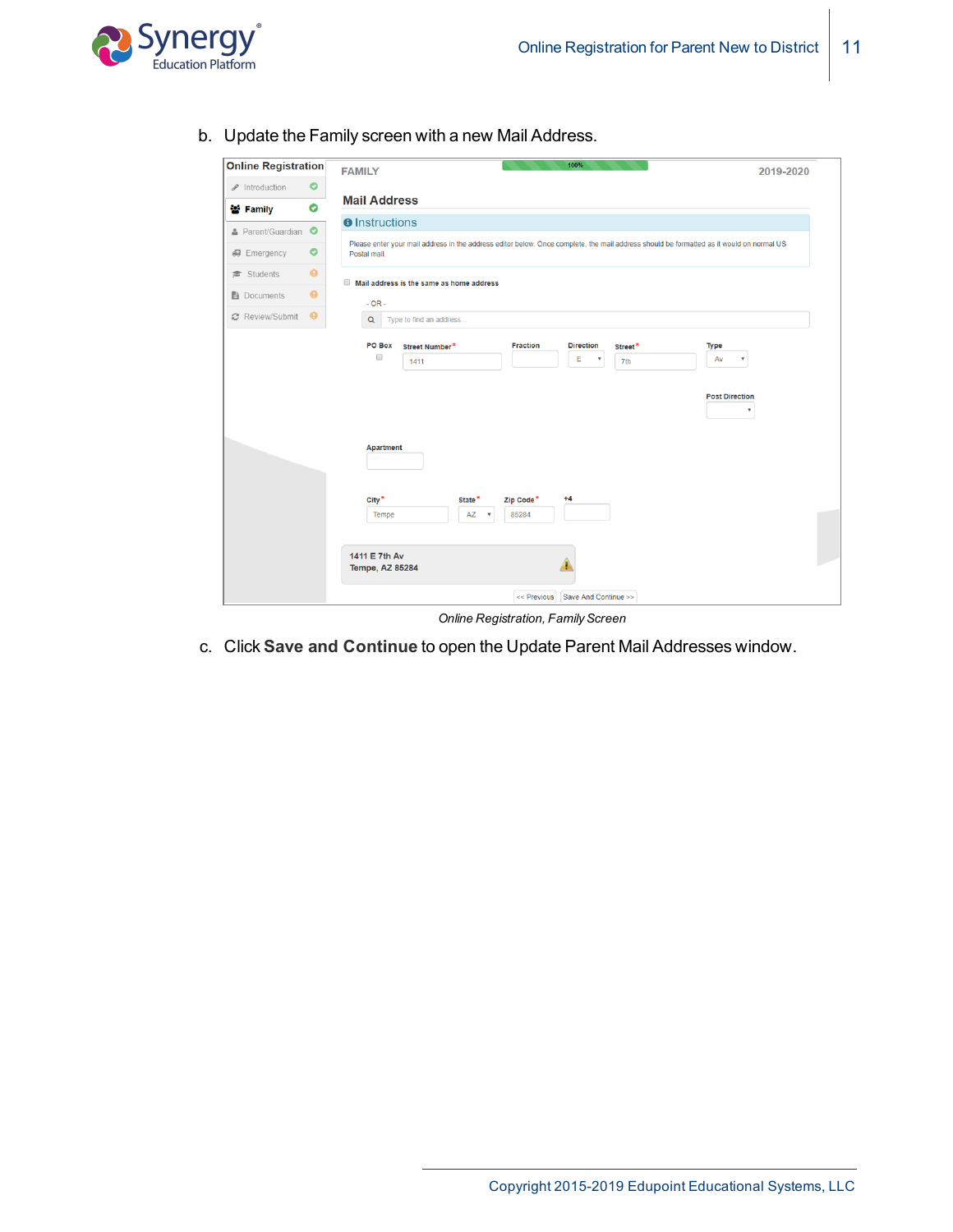

<sup>l</sup> Click **Yes** to update the Mail Address of the non-enrolling parents or guardians who live at the Home Address entered on the Family screen.



**Click No** to not update the Mail Address of the non-enrolling parents or guardians.

| Update Parent Mail Addresses                                            | ×                |
|-------------------------------------------------------------------------|------------------|
| Would you like to update the following parents:                         |                  |
| Kobrin, Philip<br>Current Mail Address: 636 S Oracle<br>Tempe, AZ 85282 |                  |
|                                                                         |                  |
|                                                                         | Yes<br><b>No</b> |
|                                                                         |                  |

*Update Parent MailAddressesWindow*

- $\bullet$  A red asterisk (\*) indicates required information.
- Enter the date of your address change if your district requires it.
- The School Selection screen displays if your school district allows you to enroll a student at the school of your choice.

| <b>Online Registration</b> |           | 93%<br><b>SCHOOL SELECTION</b>                                                                                                                                       | 2017-2018    |  |
|----------------------------|-----------|----------------------------------------------------------------------------------------------------------------------------------------------------------------------|--------------|--|
| ntroduction                | $\bullet$ |                                                                                                                                                                      |              |  |
| 營 Family                   | $\bullet$ | School Selection: Frank Fornaser                                                                                                                                     |              |  |
| & Parent/Guardian O        |           | <b>O</b> Information                                                                                                                                                 |              |  |
| 67 Emergency               | $\bullet$ | Based on the home address entered, you live within the attendance boundary of Truman Middle School                                                                   |              |  |
| <b>Students</b>            | $\bullet$ | Home Address:                                                                                                                                                        |              |  |
| <b>■</b> Documents         | $\bullet$ | 1239 E Nance St<br>Mesa, AZ 85620                                                                                                                                    |              |  |
| C Review/Submit            | $\bullet$ | * Mileage is estimated. Transportation provided for students living more than a mile from their boundary school. The district has the final say on bus availability. |              |  |
|                            |           | <b>School Selection</b><br>$\odot$                                                                                                                                   |              |  |
|                            |           | <b>Truman Middle School</b>                                                                                                                                          |              |  |
|                            |           | 130 W Mesquite St, Gilbert, AZ 85233                                                                                                                                 |              |  |
|                            |           | <b>School Selection</b>                                                                                                                                              |              |  |
|                            |           |                                                                                                                                                                      | $\mathbf{v}$ |  |
|                            |           |                                                                                                                                                                      |              |  |
|                            |           |                                                                                                                                                                      |              |  |
|                            |           | << Previous Save And Continue >>                                                                                                                                     |              |  |

*Online Registration, SchoolSelection Screen*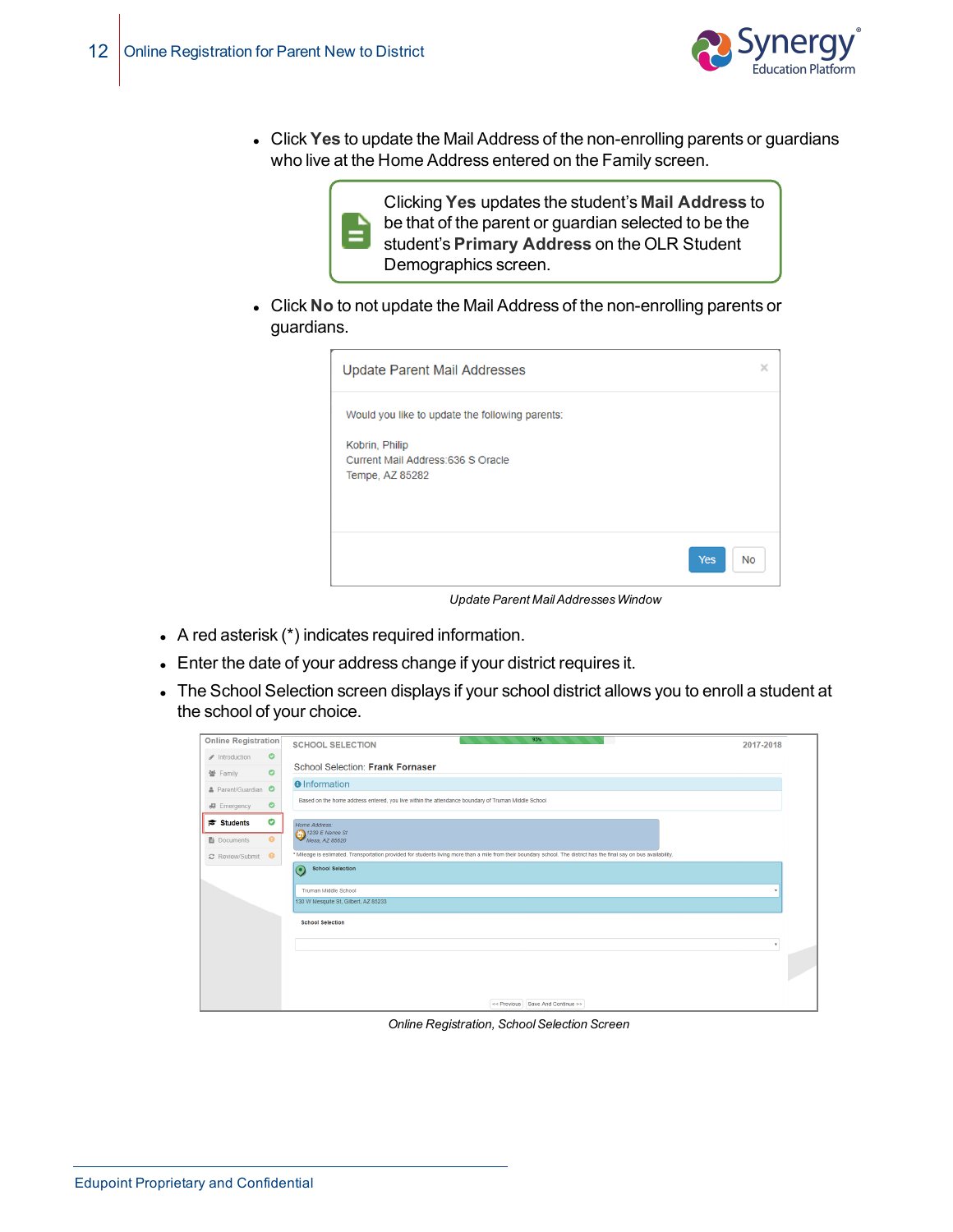

The following icons display on the School Selection screen:

- $\bullet$   $\bullet$  Indicates a school location on the map
- $\bullet$  Indicates your address

|   | <b>SCHOOL SELECTION</b>                                                                                                                                                                                           |
|---|-------------------------------------------------------------------------------------------------------------------------------------------------------------------------------------------------------------------|
|   | School Selection: Jack Hopper                                                                                                                                                                                     |
|   | <b>O</b> Information                                                                                                                                                                                              |
|   | Based on the home address entered, you live outside our school boundaries.                                                                                                                                        |
| ≘ | Home Address:<br>Val Vista<br>Mesa, AZ<br>* Mileage is estimated. Transportation provided for students living more than a mile<br>from their boundary school. The district has the final say on bus availability. |
|   | School Selection                                                                                                                                                                                                  |
|   | $\checkmark$<br>Adams Elementary                                                                                                                                                                                  |
|   | E Houston Av. Gilbert, AZ - 5,8mi *<br>Pathway*                                                                                                                                                                   |
|   | <b>General Education</b><br>Spanish Newcomer<br><b>Test 1A</b>                                                                                                                                                    |

- The Parent/Guardian Relationships screen in the Student module displays one of two options for indicating which parents have access to the student's information in ParentVUE.
	- **.** If the ParentVUE column displays, use this column to indicate which parents have access to the student's records in ParentVUE.

|                                                                                        | Parent/Guardian Relationships: Jane Acevedo |                     |        |               |                           |                         |                       |                         |                                   |               |                          |
|----------------------------------------------------------------------------------------|---------------------------------------------|---------------------|--------|---------------|---------------------------|-------------------------|-----------------------|-------------------------|-----------------------------------|---------------|--------------------------|
| <b>O</b> Instructions                                                                  |                                             |                     |        |               |                           |                         |                       |                         |                                   |               |                          |
| Indicate the relationship each Parent/Guardian has with the student:                   |                                             |                     |        |               |                           |                         |                       |                         |                                   |               |                          |
| Relationship                                                                           | First<br>Name                               | Last<br><b>Name</b> | Gender | Lives<br>With | Contact<br><b>Allowed</b> | Ed<br><b>Rights</b>     | <b>Has</b><br>Custody | ParentVUE               | <b>Mailings</b><br><b>Allowed</b> | Release<br>To | <b>Financial</b><br>Resp |
| <b>Biological Moth</b><br>$\blacktriangledown$<br>$-$ OR $-$<br><b>No Relationship</b> | Jean                                        | Acevedo Female      |        | $\sqrt{}$     | m                         | $\overline{\mathsf{v}}$ | $\blacksquare$        | $\blacktriangledown$    | $\Box$                            | П             | m                        |
| <b>Biological Fath</b><br>$\blacktriangledown$                                         | Harold                                      | Acevedo             | Male   | $\checkmark$  | $\Box$                    | $\sqrt{}$               | $\sqrt{}$             | $\overline{\mathsf{v}}$ | $\Box$                            | $\Box$        | F                        |

*Online Registration, Parent/Guardian RelationshipsScreen*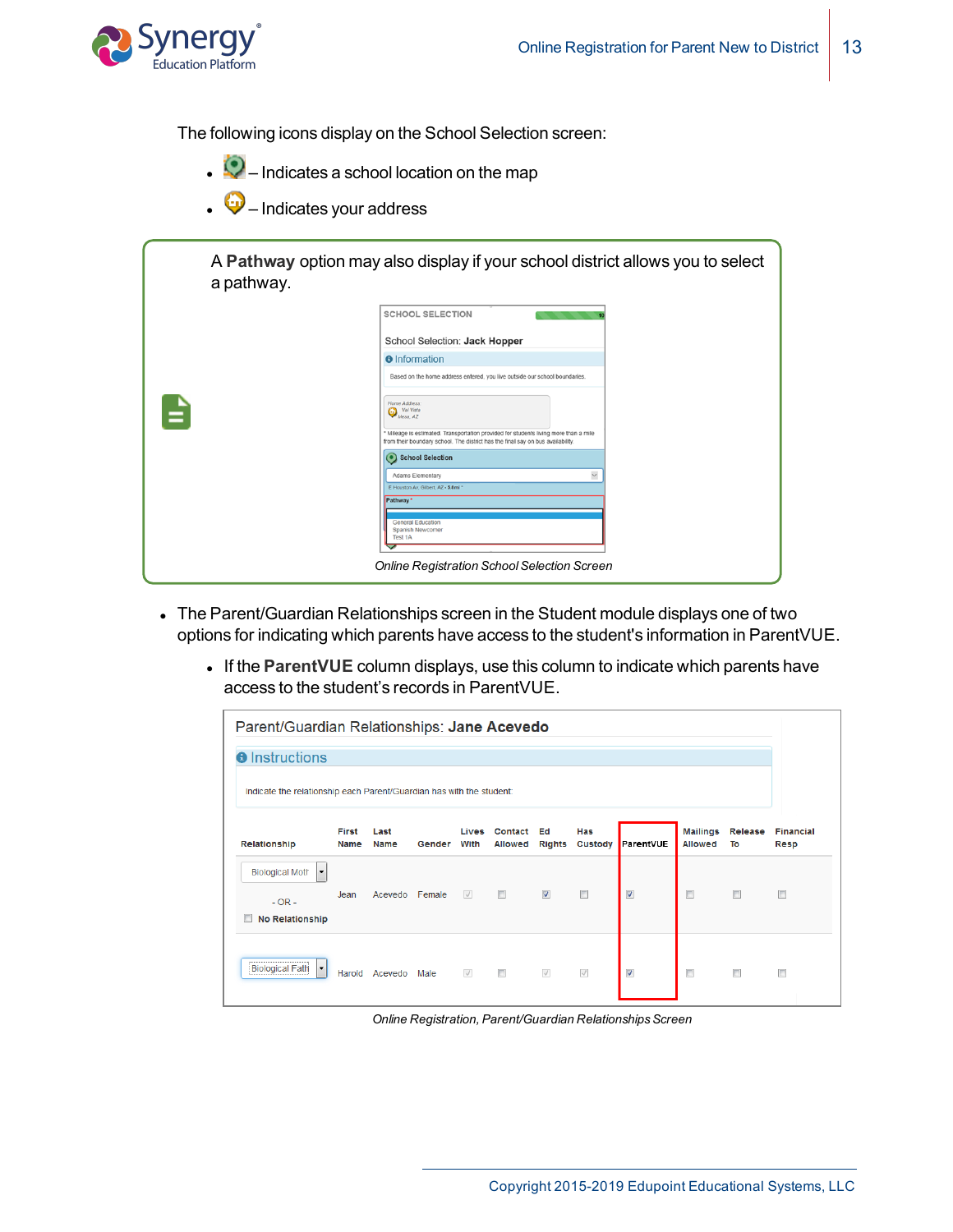

<sup>l</sup> If the **ParentVUE** column does not display, use the **Ed Rights** column to indicate which parents have access to the student's records in ParentVUE.



Synergy SIS automatically provides ParentVUE access to the enrolling parent or guardian.

Online Registration automatically selects the **Lives With** option if the parent has the same Primary Address as the student.

|                                                                                             |                                                                      |              |        |               | 60%                       |                         |                |                                   |                | 2018-2019                |  |
|---------------------------------------------------------------------------------------------|----------------------------------------------------------------------|--------------|--------|---------------|---------------------------|-------------------------|----------------|-----------------------------------|----------------|--------------------------|--|
|                                                                                             | Parent/Guardian Relationships: Jane Acevedo                          |              |        |               |                           |                         |                |                                   |                |                          |  |
| <b>O</b> Instructions                                                                       |                                                                      |              |        |               |                           |                         |                |                                   |                |                          |  |
|                                                                                             | Indicate the relationship each Parent/Guardian has with the student: |              |        |               |                           |                         |                |                                   |                |                          |  |
| Relationship                                                                                | First<br>Name                                                        | Last<br>Name | Gender | Lives<br>With | Contact<br><b>Allowed</b> | Ed<br><b>Rights</b>     | Has<br>Custody | <b>Mailings</b><br><b>Allowed</b> | Release<br>To  | <b>Financial</b><br>Resp |  |
| <b>Biological Moth</b><br>$\blacktriangledown$<br>$-$ OR $-$<br>n<br><b>No Relationship</b> | Jean                                                                 | Acevedo      | Female | $\sqrt{}$     | $\overline{\phantom{a}}$  | $\overline{\mathsf{v}}$ | $\Box$         | $\Box$                            | $\blacksquare$ | $\Box$                   |  |
| <b>Biological Fath</b><br>$\blacktriangledown$                                              | Harold                                                               | Acevedo      | Male   | $\sqrt{}$     | $\overline{\phantom{a}}$  | $\sqrt{}$               | $\sqrt{}$      | $\Box$                            | $\Box$         |                          |  |

*Online Registration, Parent/Guardian RelationshipsScreen*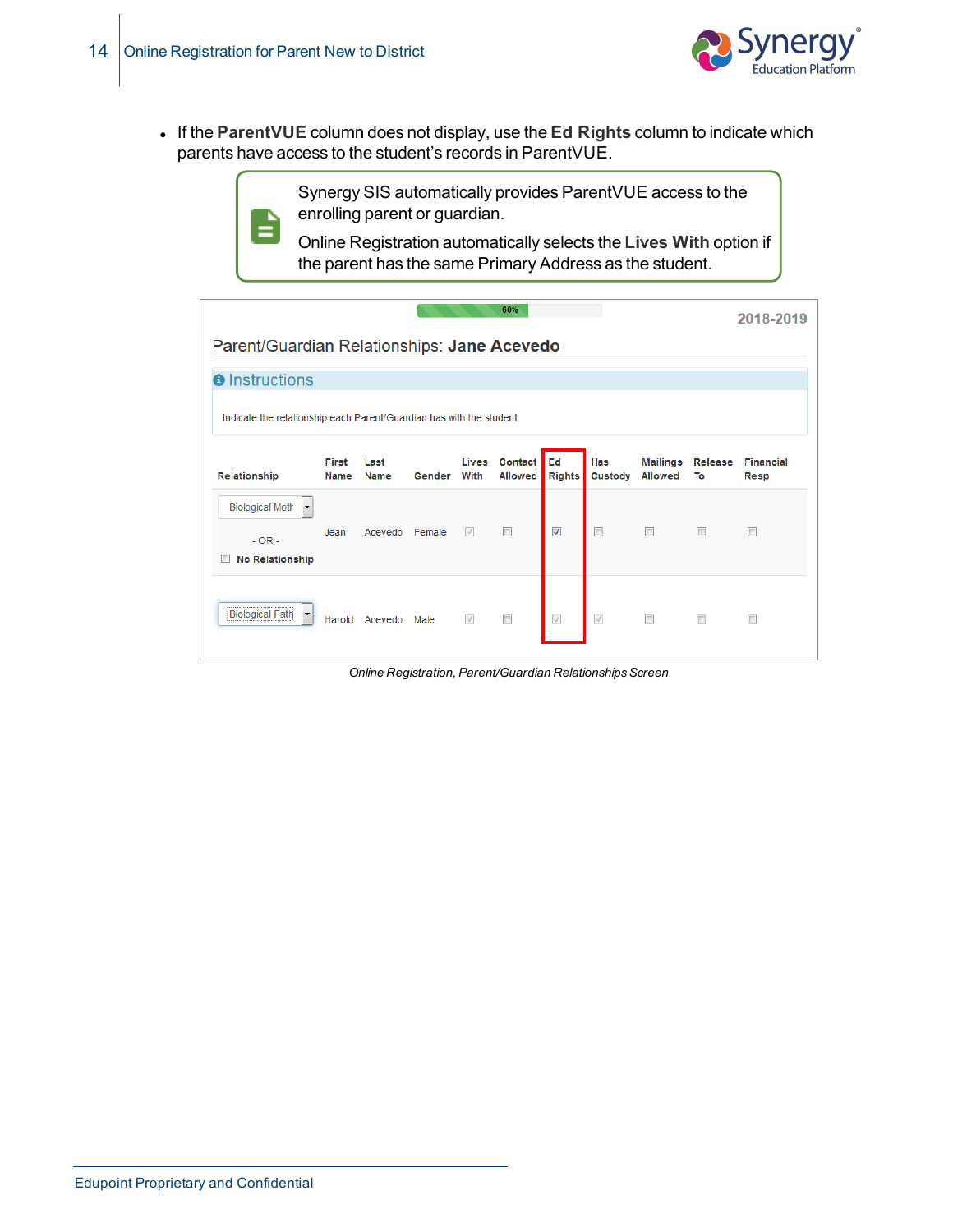

- 2. Select **Transportation**, if necessary. You can select **Student Bus Transportation Needed** or skip this module entirely. Selecting this option provides additional fields for input.
	- <sup>l</sup> Enter the **Responsible Person**, **Phone**, and **Address** for both Pick-up and Drop-off.
	- <sup>l</sup> Select one or more Special Transportation Requirements, such as **A/C** or **Seat Belts**.

| Transportation: Billy Abbott                 |                                     | Home Status My Account ParentVUE Lo |  |
|----------------------------------------------|-------------------------------------|-------------------------------------|--|
| Student Bus Transportation Needed            |                                     |                                     |  |
| Pick-up                                      |                                     |                                     |  |
| <b>Responsible Person</b>                    | Kathleen Aaron                      |                                     |  |
| Phone                                        | 480<br>555<br>1234<br>$\mathcal{L}$ |                                     |  |
| Pick-up address same as home address         |                                     |                                     |  |
| 1955 S Val Vista Dr<br>Mesa, AZ 85204        |                                     |                                     |  |
| Drop-off                                     |                                     |                                     |  |
| <b>Responsible Person</b>                    | <b>Phillip Aaron</b>                |                                     |  |
| Phone                                        | 480<br>555<br>5555                  |                                     |  |
| Drop-off address same as home address        |                                     |                                     |  |
| 1955 S Val Vista Dr<br><b>Mesa, AZ 85204</b> |                                     |                                     |  |
|                                              |                                     |                                     |  |
| <b>Special Transportation</b><br>Requirement | $\Box$ A/C                          |                                     |  |
|                                              | <b>Ramp</b>                         |                                     |  |
|                                              | Seat Belts                          |                                     |  |

*Online Registration, Transportation Screen*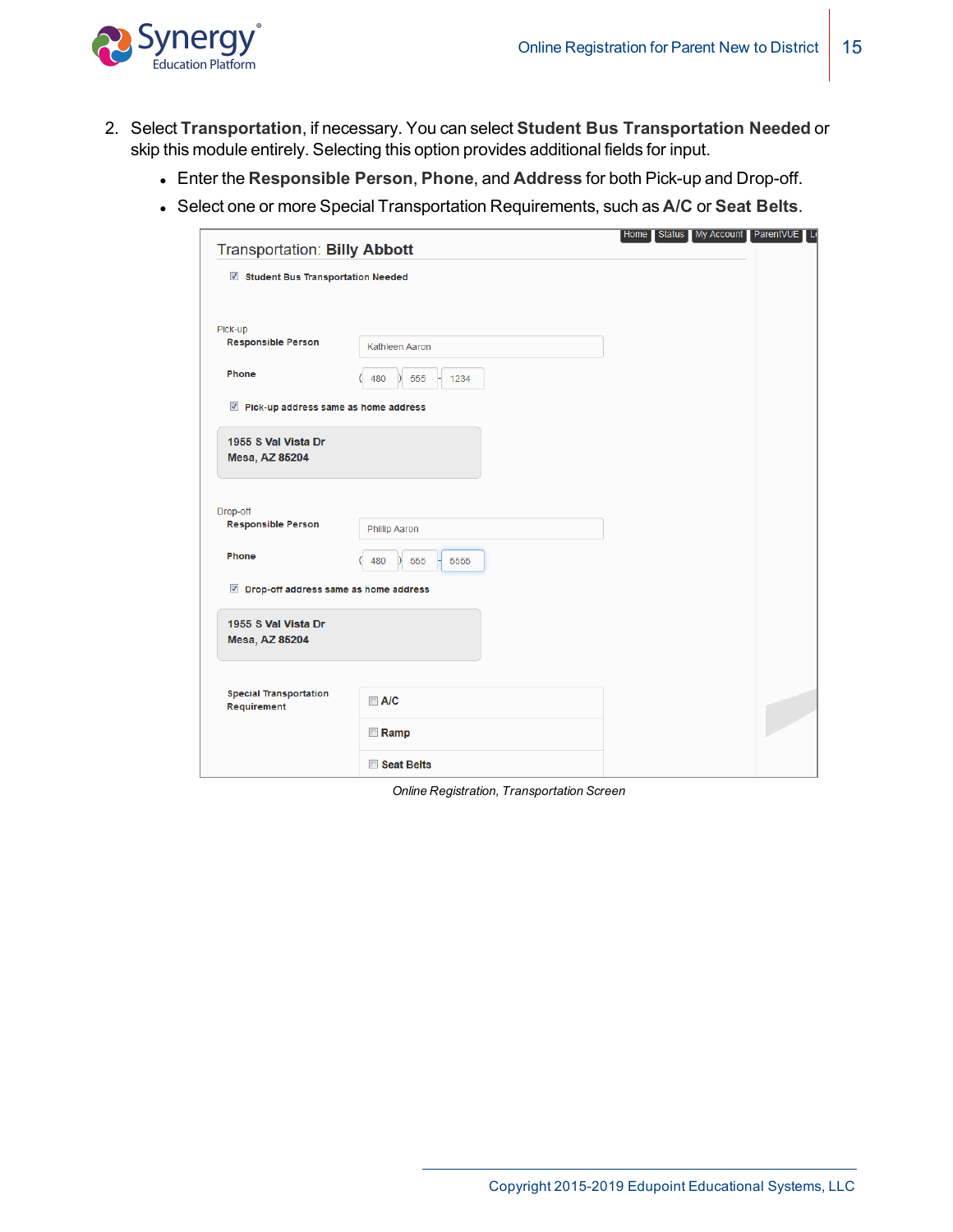

3. Select **Documents**. Online Registration lists all of the document options you can upload here, grouped by Family and Students.

> Only students with a current IEP have the option to upload the IEP Document.

You can also select and upload documents from the ParentVUE's library of images, as well as take a photo.

| <b>DOCUMENTS</b>                                                  |                                          |
|-------------------------------------------------------------------|------------------------------------------|
| Family                                                            |                                          |
| Primary Home Address Verification:                                |                                          |
| I will deliver a hard copy to the school instead of uploading it. |                                          |
| Document Type                                                     | <b>Rental Agreement</b><br>$\checkmark$  |
| Document                                                          | <b>PROOF OF RESIDENCY 1.docx</b>         |
| Primary Home Address Verification:                                |                                          |
| I will deliver a hard copy to the school instead of uploading it. |                                          |
| Document Type                                                     | <b>Utility Statement</b><br>$\checkmark$ |
| Document                                                          | <b>Utility Bill.docx</b>                 |

**Online Registration, Documents Screen** 

- 4. Select **Review/Submit**.
	- **.** Click Review when finished to confirm all data entered during the registration process is accurate.
	- **.** Click **Print** to print a copy of the enrollment information.

Your school might require that you review the registration prior to submission. If so, the **Submit** option at the bottom displays as **Review**.

| <b>REVIEW/SUBMIT</b><br>Review |                                     |                 |                |                              | Review allows you to confirm all data entered during the registration process to ensure accuracy. When complete, press Submit below: | 2018-2019       |
|--------------------------------|-------------------------------------|-----------------|----------------|------------------------------|--------------------------------------------------------------------------------------------------------------------------------------|-----------------|
| <b>Status</b>                  | <b>Verify</b><br><b>Information</b> | <b>Student</b>  | Grade<br>Level | <b>School Selection</b>      | Data Changes                                                                                                                         | <b>Comments</b> |
| Ready To Submit                |                                     | lan Aaron       | 05             | <b>Adams Elementary</b>      | 39 changes made. Please click Review for more info.                                                                                  |                 |
| <b>Ready To Submit</b>         |                                     | Billy Abbott 12 |                | <b>Hope High School</b>      | 40 changes made. Please click Review for more info.                                                                                  |                 |
|                                |                                     |                 |                | << Previous<br><b>Review</b> |                                                                                                                                      |                 |

*Online Registration, Review/Submit Screen*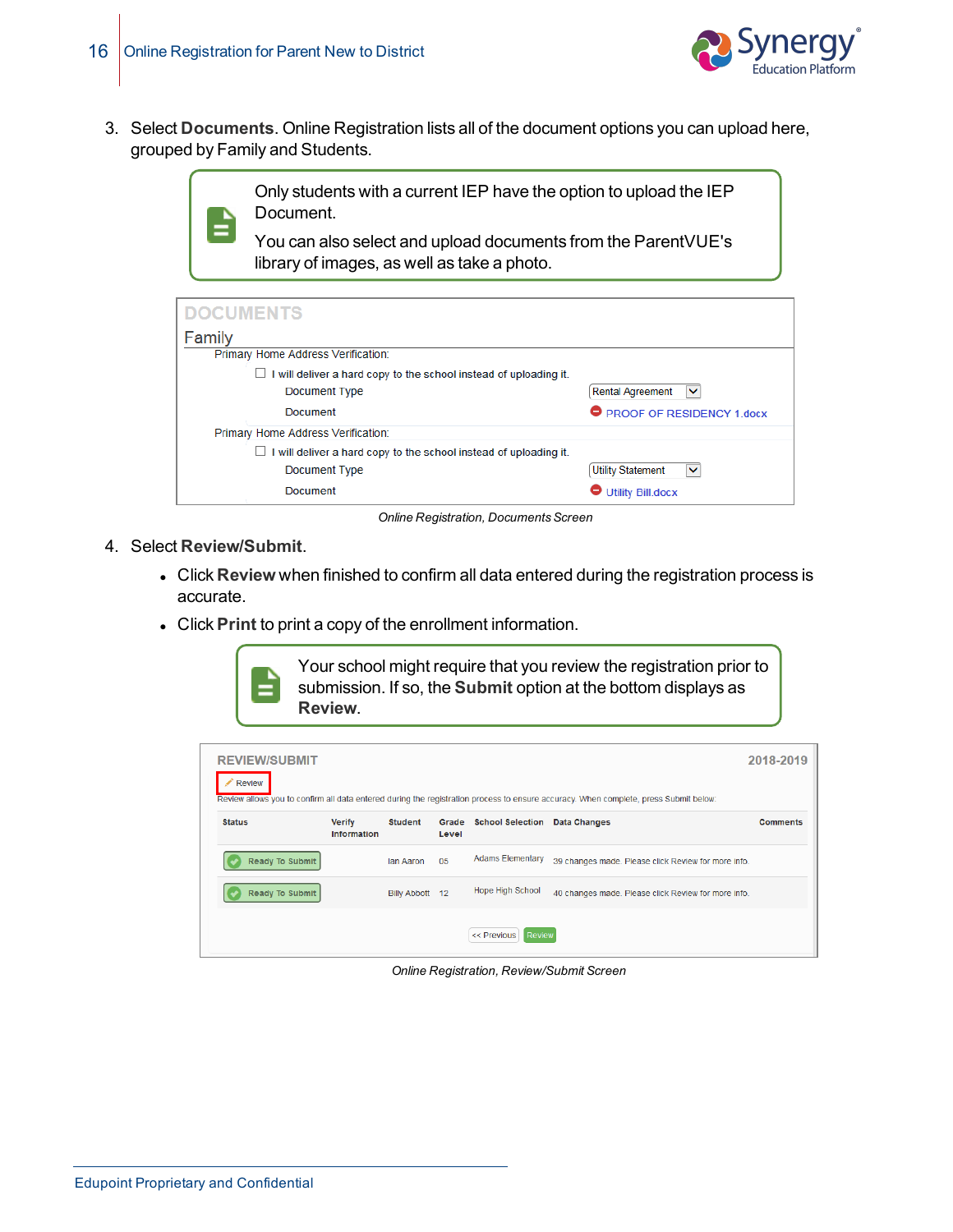

**.** Click Previous at the bottom of the Review screen when finished reviewing.



*Online Registration, Review Screen*

#### **.** Click Submit.

| <b>REVIEW/SUBMIT</b> |                              |                 |                |                         |                                                                                                                                      | 2018-2019       |
|----------------------|------------------------------|-----------------|----------------|-------------------------|--------------------------------------------------------------------------------------------------------------------------------------|-----------------|
| ℐ<br>Review          |                              |                 |                |                         |                                                                                                                                      |                 |
|                      |                              |                 |                |                         | Review allows you to confirm all data entered during the registration process to ensure accuracy. When complete, press Submit below: |                 |
| <b>Status</b>        | <b>Verify</b><br>Information | <b>Student</b>  | Grade<br>Level | <b>School Selection</b> | <b>Data Changes</b>                                                                                                                  | <b>Comments</b> |
| Ready To Submit      | N/A                          | lan Aaron       | 05             | <b>Adams Elementary</b> | 39 changes made. Please click Review for more info.                                                                                  |                 |
| Ready To Submit      | N/A                          | Billy Abbott 12 |                | <b>Hope High School</b> | 40 changes made. Please click Review for more info.                                                                                  |                 |
|                      |                              |                 |                | << Previous             |                                                                                                                                      |                 |

*Online Registration, Review/Submit Screen*

### **Using Mobile Devices for Online Registration**

Registration using iOS and Android mobile devices, including cell phones and tablet computers, is userfriendly. This may also affect desktop computers, particularly when the screen size is reduced to less than 1000 pixels wide.

> You must have the minimum versions for ParentVUE and StudentVUE applications.

- $\bullet$  ParentVUE Version 5.3.11
- $\bullet$  StudentVUE Version 5.3.12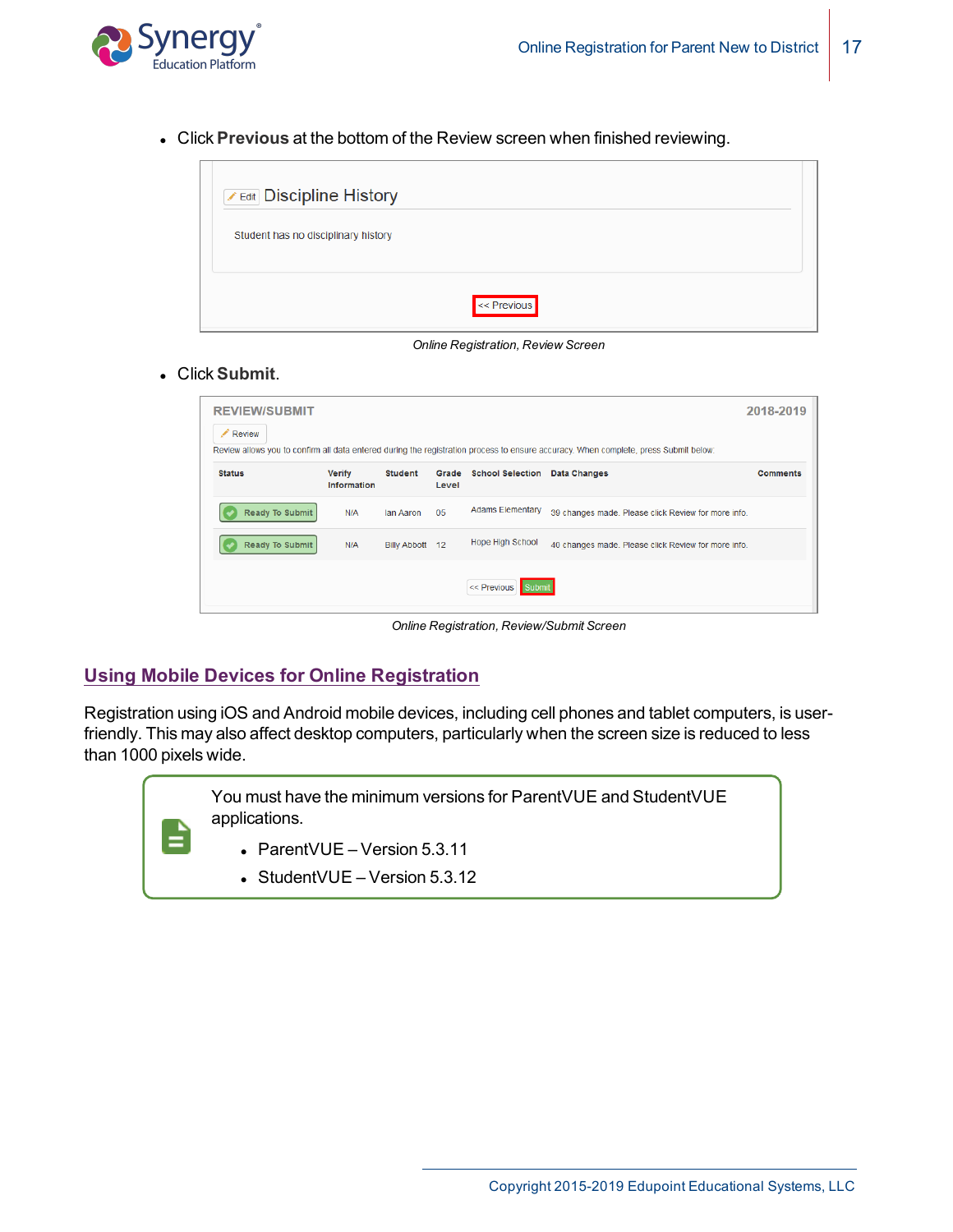

#### **OLR Menu Icon**

When the screen width of a device is less than 1000 pixels, usually with mobile devices unless it is a tablet held in landscape mode, the OLR menu usually displayed on the left side of the screen is replaced with a three-bar icon on the top left of the screen. Tapping on the icon opens the menu.

| Introduction <sup>O</sup><br>E<br>v         |               |                                                                                                                                                                                                                                                                                                                                        | 2019-2020           |
|---------------------------------------------|---------------|----------------------------------------------------------------------------------------------------------------------------------------------------------------------------------------------------------------------------------------------------------------------------------------------------------------------------------------|---------------------|
| <b>Open Schools</b><br><b>O</b> Information |               |                                                                                                                                                                                                                                                                                                                                        |                     |
|                                             |               | The schools listed below are participating in online registration. If you do not see your desired school listed<br>below, this will indicate that the school is not currently participating and will require a paper enrollment.<br>packet be completed. The packet can be downloaded HERE and brought into the school for processing. |                     |
|                                             |               | Schools open for online enrollment:                                                                                                                                                                                                                                                                                                    |                     |
| School Name                                 | Grade         | <b>Additional Information</b>                                                                                                                                                                                                                                                                                                          | <b>Restrictions</b> |
| Hope High School                            | 9, 10, 11, 12 |                                                                                                                                                                                                                                                                                                                                        |                     |
| Kennedy High School                         | 9, 10, 11, 12 |                                                                                                                                                                                                                                                                                                                                        |                     |
| King High School                            | 9, 10, 11, 12 |                                                                                                                                                                                                                                                                                                                                        |                     |
| Real Edupoint Middle                        | 7.8.9         |                                                                                                                                                                                                                                                                                                                                        |                     |
| School                                      |               |                                                                                                                                                                                                                                                                                                                                        |                     |
| Roosevelt Middle School                     | 7, 8, 9       |                                                                                                                                                                                                                                                                                                                                        |                     |

*Online Registration Home Screen*

- 1. Log in to OLR.
- 2. Click  $\equiv$

|                                      |               |    |                                                                                                                                             | Home Status My Account ParentVUE Logout<br><b>Edupoint School District</b><br>Good morning, Carl Godinez, 5/20/2019 |
|--------------------------------------|---------------|----|---------------------------------------------------------------------------------------------------------------------------------------------|---------------------------------------------------------------------------------------------------------------------|
| Introduction <sup>O</sup><br>$\circ$ |               |    |                                                                                                                                             | 2019-2020                                                                                                           |
| Introduction<br>$\circ$              |               |    |                                                                                                                                             |                                                                                                                     |
| 쓛<br>Family                          |               |    |                                                                                                                                             |                                                                                                                     |
| Parent/Guardian                      |               |    | pating in online registration. If you do not see your desired school listed                                                                 |                                                                                                                     |
| Æ<br>Emergency                       |               |    | bol is not currently participating and will require a paper enrollment<br>in be downloaded HERE and brought into the school for processing. |                                                                                                                     |
| Students                             |               |    |                                                                                                                                             |                                                                                                                     |
| в<br>Documents                       |               |    | Schools open for online enrollment:                                                                                                         |                                                                                                                     |
| Review/Submit<br>$\alpha$            |               |    | Additional Information                                                                                                                      | <b>Restrictions</b>                                                                                                 |
|                                      |               | 12 |                                                                                                                                             |                                                                                                                     |
| Kennedy High School                  | 9, 10, 11, 12 |    |                                                                                                                                             |                                                                                                                     |
| King High School                     | 9.10.11.12    |    |                                                                                                                                             |                                                                                                                     |

*Online Registration Home Screen*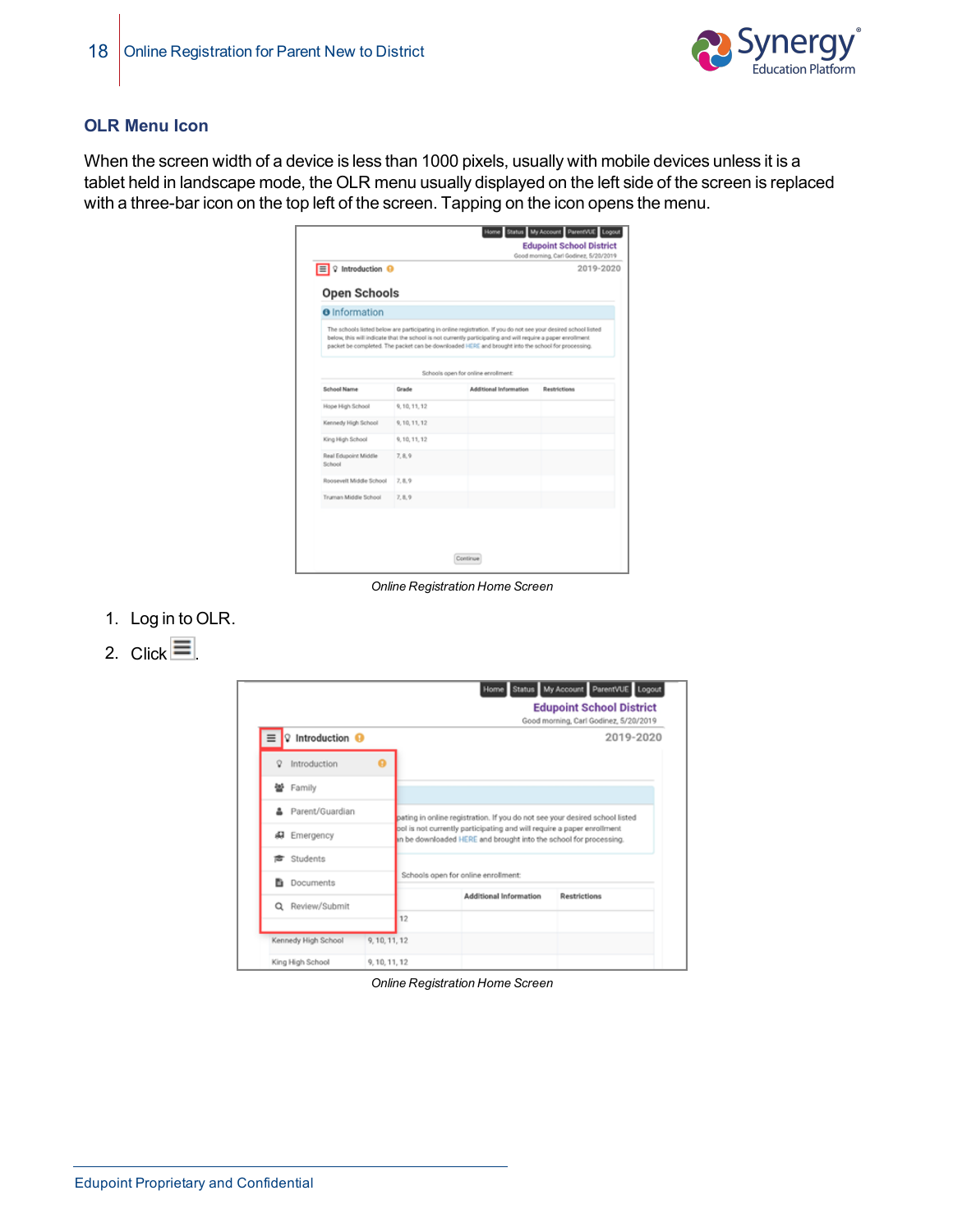

### **Progress Bar**

There is no progress bar shown at the top of the pages in OLR when the screen width of a device is less than 1000 pixels.

• With the progress bar

|                            |           |                                                     | Home Status My Account ParentVUE Logout<br><b>Edupoint School District</b><br>Good afternoon, Carl Godinez, 5/20/2019 |
|----------------------------|-----------|-----------------------------------------------------|-----------------------------------------------------------------------------------------------------------------------|
| <b>Online Registration</b> |           | PARENT/GUARDIAN<br>66%                              | 2019-2020                                                                                                             |
| Introduction<br>$\circ$    | $\circ$   |                                                     |                                                                                                                       |
| 智 Family                   | $\bullet$ | Work Address: Carl Godinez                          |                                                                                                                       |
| Parent/Guardian            | - 63      | <b>O</b> Instructions                               |                                                                                                                       |
| Emergency<br>æ             |           | Enter the work address for the parent/guardian:     |                                                                                                                       |
| Students<br>$\Rightarrow$  |           | Check here if parent/guardian does not have an<br>⊟ |                                                                                                                       |
| <b>Documents</b><br>в      |           | employer<br>$-0R$                                   |                                                                                                                       |

*Online Registration, Parent/Guardian Screen*

• Without the progress bar

|                                                         | Home Status My Account ParentVUE Logout<br><b>Edupoint School District</b> |
|---------------------------------------------------------|----------------------------------------------------------------------------|
|                                                         | Good afternoon, Carl Godinez, 5/20/2019                                    |
| <b>A</b> Parent/Guardian <b>⊕</b><br>$=$                | 2019-2020                                                                  |
| Work Address: Carl Godinez<br><b>O</b> Instructions     |                                                                            |
| Enter the work address for the parent/guardian:         |                                                                            |
| Check here if parent/guardian does not have an employer |                                                                            |
| $-OR-$                                                  |                                                                            |
| <b>Employer Name</b>                                    |                                                                            |

*Online Registration, Parent/Guardian Screen*